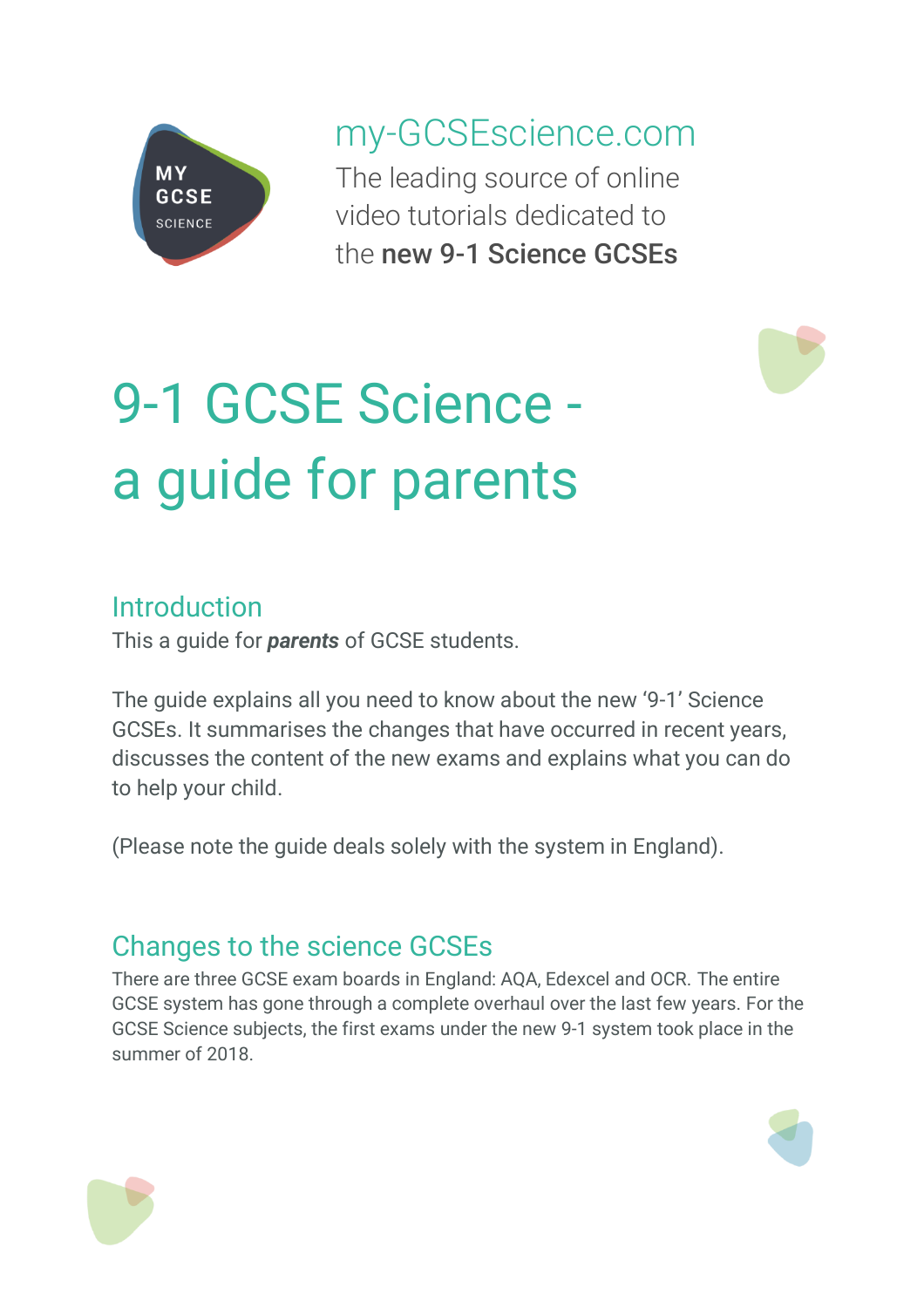## Change to the grade system

The most obvious change is to the grade system. The old A\*-G scale has been replaced by a new **'9-1'** scale. A grade 9 is the highest available (and is equivalent to a *high* A\*). The new "good pass" is considered now to be a grade 5.

The graphic below, published by exam regulator Ofqual, compares the old and the new grade scales.



### Changes to the exam specification

The specification (what many parents would call the 'syllabus') lists all the topics and learning objectives that a student must cover during their entire GCSE course. The new 9-1 specification has been updated substantially and includes more content and more challenging subject content than the old specification. Simply put, the GCSEs are more demanding than before. As a result, however, the grade boundaries are lower than previously, which means that students can get a high grade with a relatively modest percentage mark.

## Change from modular to linear

Previously, GCSEs were modular. Students could take some of their GCSE exams and/or 'coursework units' well before the end of the course. Under the new system, the GCSEs are completely linear. All the exams are taken at the end of Year 11.

The merits of linear system vs a modular system are debatable and there are pros and cons to each approach. But the fact is that a linear system has now been adopted and that means that a student's performance during the final GCSE exams this summer is critical to the grade they achieve.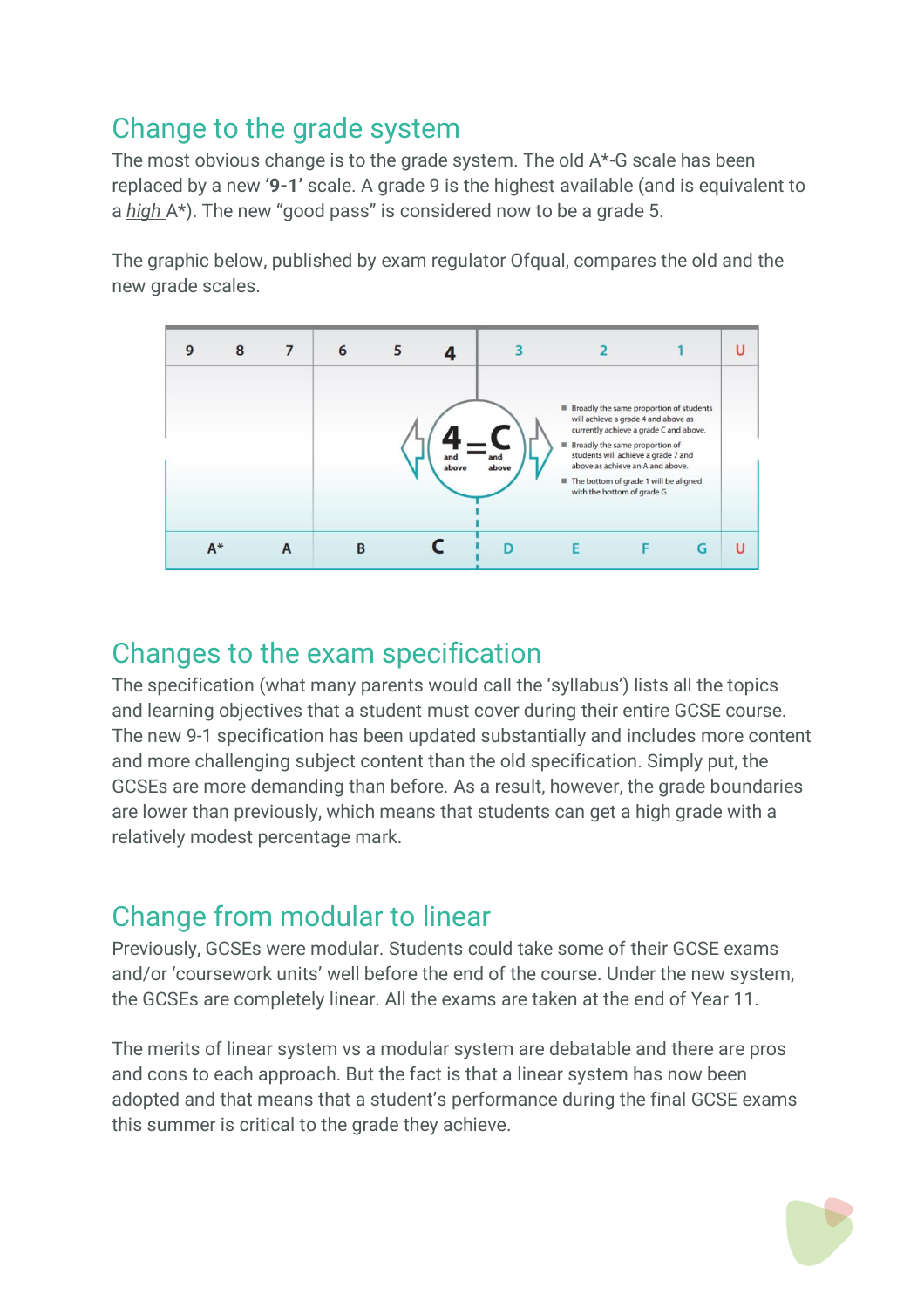## Change from coursework to required practicals

There is no coursework in the new linear system, but practical work (scientific experiments) remains an integral part of the GCSEs. Each exam board has specified certain practicals that are mandatory for all students. The theory behind these practicals, as well as the practical skills themselves - planning, analysis and evaluation - will be tested in the GCSE exams. There will be no separate grade for practicals, but questions related to practicals will account for 15% of the total marks in the final exams.

**My GCSE Science** video tutorials deal specifically with mandatory practicals. These are available by clicking the "Practicals" button at the top of the video dashboard.

In addition, check out the following blogs which provide guidance on practical skills:

- *[Practicals: key vocabulary](https://www.my-gcsescience.com/practicals-key-vocabulary/)*
- *[Practicals: measurements and data](https://www.my-gcsescience.com/practicals-measurements-data/)*
- *[Practicals: Making observations in](https://www.my-gcsescience.com/making-observations-chemistry/) Chemistry*

### Renewed focus on maths skills

Questions relating to maths skills in science will account for at least 20% of the marks in the new exams, divided between Biology, Chemistry and Physics in the ratio 1:2:3.

**My GCSE Science** videos provide lots of guidance on maths skills. The following blogs explain how to use maths skills in the exams:

- *[Decimal places and significant figures](https://www.my-gcsescience.com/decimal-places-significant-figures/)*
- *[Maths skills in GCSE Biology](https://www.my-gcsescience.com/maths-skills-gcse-biology/)*
- *[Describing, explaining and comparing](https://www.my-gcsescience.com/describing-explaining-comparing-graphs/) graphs*
- *[Equations in GCSE Physics](https://www.my-gcsescience.com/mathematical-relationships-gcse-physics/)*
- *[Units in GCSE Physics](https://www.my-gcsescience.com/maths-skills-in-gcse-physics/)*
- *[Maths skills in GCSE Physics](https://www.my-gcsescience.com/maths-skills-in-gcse-physics/)*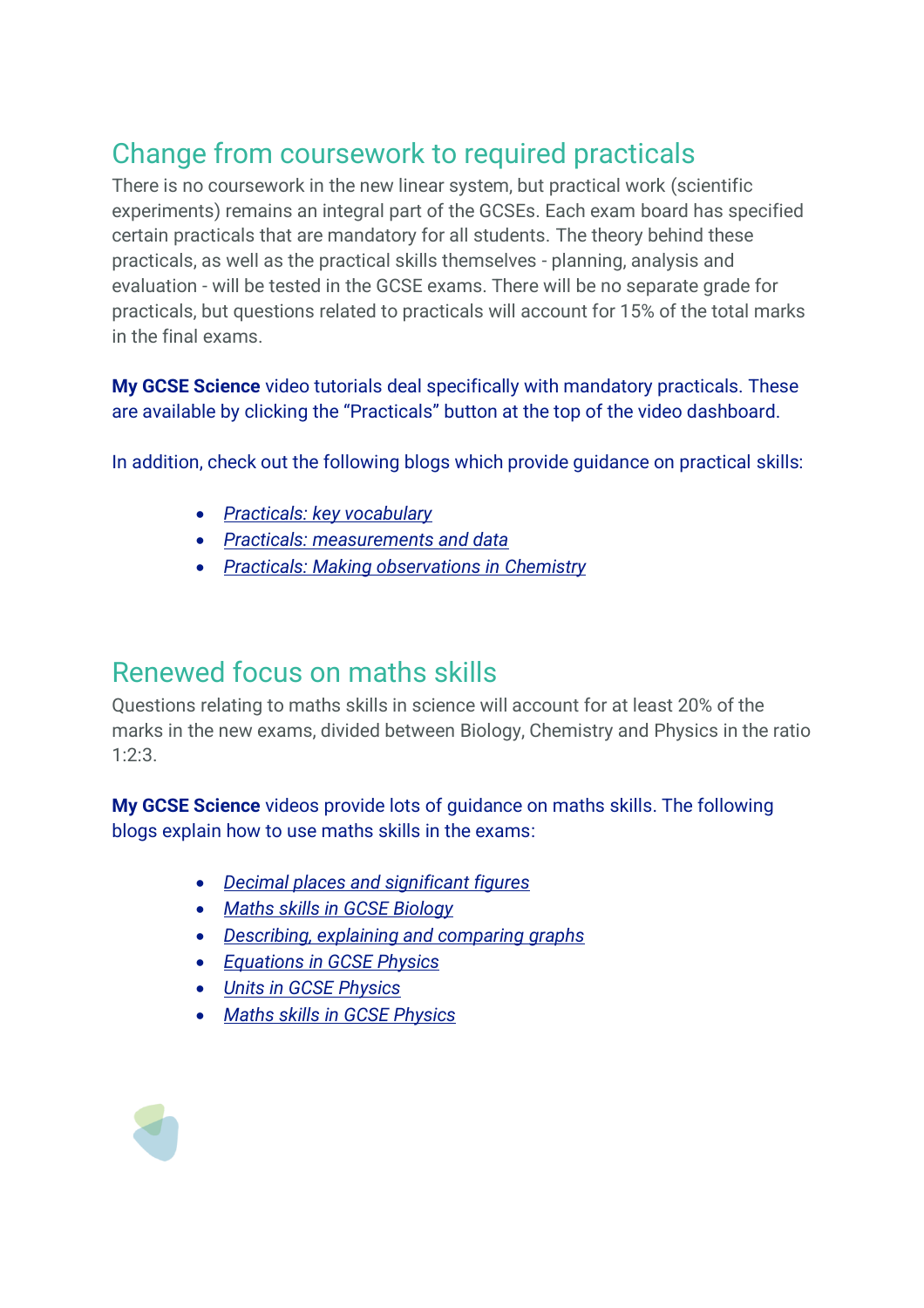## Triple Science vs Double Science

**Triple Award Science** (sometimes known as 'Separate Sciences' or 'Single Sciences') is where students study all three sciences and end up with three GCSEs.

**Double Award Science** (also known as 'Combined Science' or 'Trilogy') is where students study all three sciences (Biology, Chemistry and Physics) but end up with two GCSEs. The majority of GCSE students in England follow the Double Award course, which covers approximately two thirds of the content covered by Triple Award Science students. They are awarded two GCSE grades based on their overall performance across all three science subjects.

This system was introduced in 2006. It can cause confusion because, when parents were at school, "Double Science" meant two of the three science subjects.

### Exam dates and papers

All GCSE Science students (both Double and Triple students on all three exam boards) will take a total of six papers, two for each subject, on the following dates:

- **Biology** *(Paper 1)* Summer 2022 *(date to be confirmed)*
- **Biology** *(Paper 2)* Summer 2022 *(date to be confirmed)*
- **Chemistry** *(Paper 1)* Summer 2022 *(date to be confirmed)*
- **Chemistry** *(Paper 2)* Summer 2022 *(date to be confirmed)*



- **Physics** *(Paper 1)* Summer 2022 *(date to be confirmed)*
- **Physics** *(Paper 2)* Summer 2022 *(date to be confirmed)*

Each Double Science paper will have a duration of 1h 15m (AQA) or 1h 10m (Edexcel and OCR), while each Triple Science paper will have a duration of 1h 45m.

Paper 1 and Paper 2 each cover half the content for the subject, with certain topics assigned to each paper.

**My GCSE Science** video dashboards list the content for Paper 1 and Paper 2 in two separate columns, to help students focus their revision on the relevant papers at the right time during the exam season.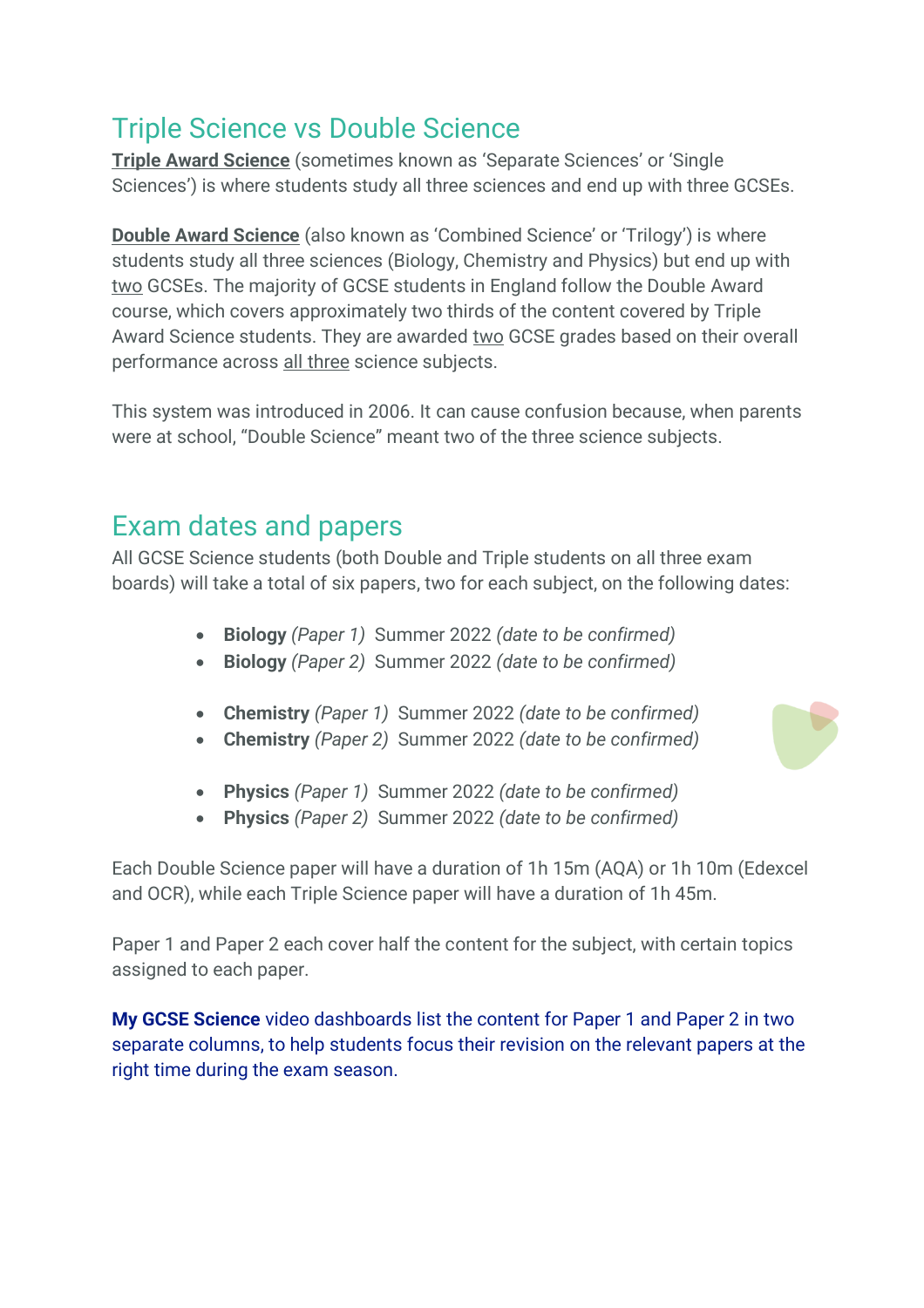## Foundation tier vs Higher tier

Each exam features *Foundation tier* and *Higher tier* papers. Foundation tier is designed for students who are aiming for grades 1-5, and Higher tier is designed for students who are looking for grades 4-9. Based on guidance from school, students must choose whether to sit Foundation tier or Higher tier (and they must then take all six papers at the same tier).

**My GCSE Science** covers both Foundation tier and Higher tier content. If your child is sitting Foundation tier papers, the content that you don't need to cover in our video tutorials is labelled 'HT' in our Revision Checklists and highlighted with a 'HT' logo on the video tutorials.

**My GCSE Science** Revision Checklists include every topic and learning objective on the specification. Higher tier content is labelled 'HT'.

#### What are the new 9-1 exams like?

The exams will consist of a mix of question types including multiple choice questions requiring short answers and questions requiring longer, more complex answers. The questions get progressively more difficult as the student works through the exam.

One inevitable consequence of the introduction of a new system (and the absence of official GCSE Science exams in 2020 and 2021) is that students do not have a bank of past exam papers to be used for exam practice. Each exam board has produced a small number of new 9-1 specimen papers. These are useful, but there aren't enough of them to allow students to fully develop their exam technique.

**My GCSE Science** video tutorials are accompanied by 'Revision Plus' resources. These include 1) multiple-choice quizzes, 2) exam-style questions covering every topic and 3) detailed mark schemes, including hints and tips from our expert teachers, which give insights into points to emphasise and pitfalls to avoid. Use of Revision Plus resources helps embed learning and is the ideal way to help students develop exam technique.

The sheer quantity of content can seem daunting, but our Progress Tracker helps students to keep tabs on the topics they have covered. It is linked to the results of the multiple-choice quizzes and automatically provides a structure for students to work steadily through the specification. This really helps to organise, motivate and reassure students as the exams approach.